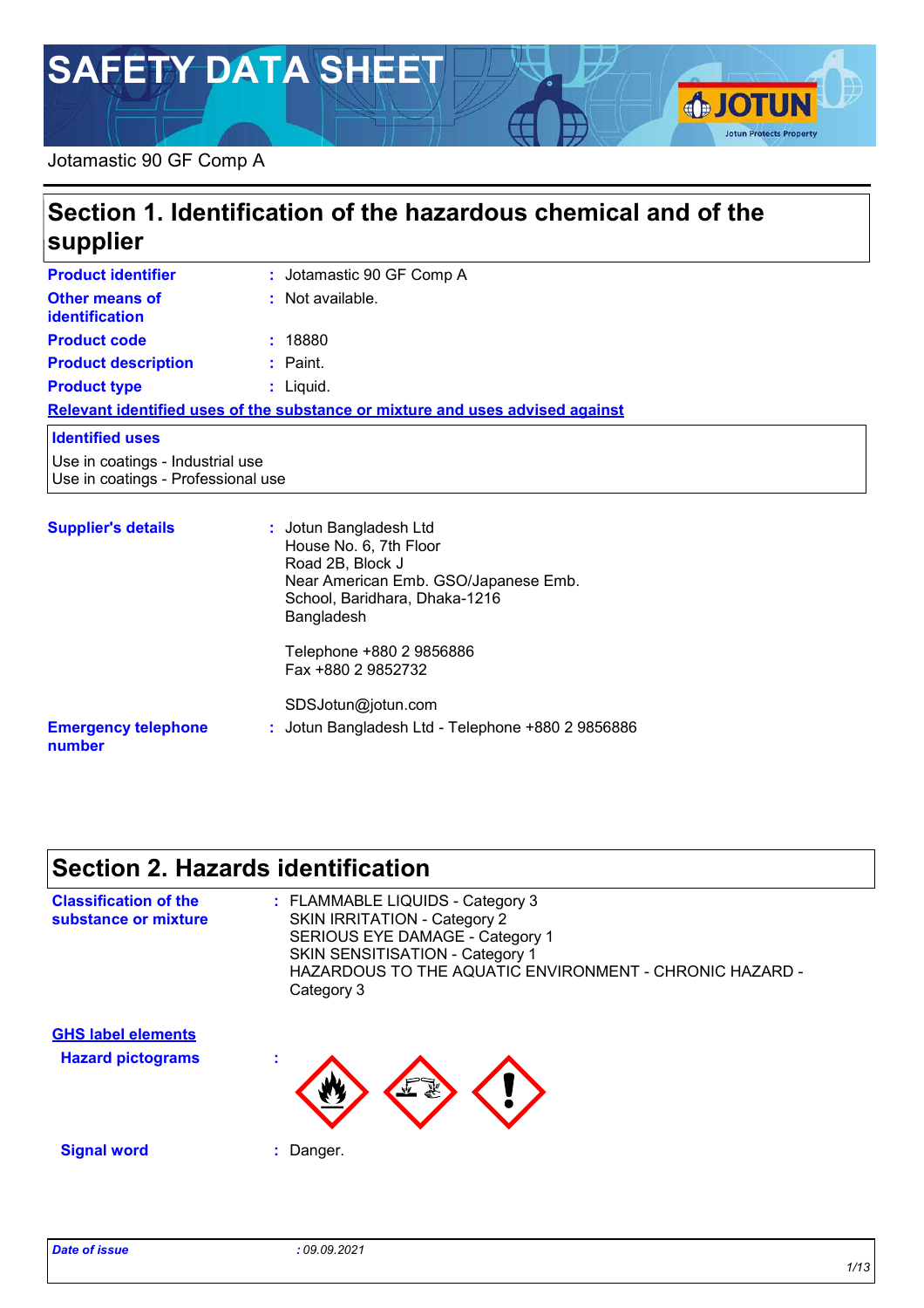### **Section 2. Hazards identification**

| <b>Hazard statements</b>                                                    | : H226 - Flammable liquid and vapour.<br>H315 - Causes skin irritation.<br>H317 - May cause an allergic skin reaction.<br>H318 - Causes serious eye damage.<br>H412 - Harmful to aquatic life with long lasting effects.                                                                                                                                                                                                                                                        |
|-----------------------------------------------------------------------------|---------------------------------------------------------------------------------------------------------------------------------------------------------------------------------------------------------------------------------------------------------------------------------------------------------------------------------------------------------------------------------------------------------------------------------------------------------------------------------|
| <b>Precautionary statements</b>                                             |                                                                                                                                                                                                                                                                                                                                                                                                                                                                                 |
| <b>Prevention</b>                                                           | : P280 - Wear protective gloves. Wear eye or face protection.<br>P210 - Keep away from heat, hot surfaces, sparks, open flames and other ignition<br>sources. No smoking.<br>P273 - Avoid release to the environment.<br>P261 - Avoid breathing vapour.                                                                                                                                                                                                                         |
| <b>Response</b>                                                             | : P362 - Take off contaminated clothing and wash before reuse.<br>P363 - Wash contaminated clothing before reuse.<br>P302 + P352 - IF ON SKIN: Wash with plenty of water.<br>P333 + P313 - If skin irritation or rash occurs: Get medical advice or attention.<br>P305 + P351 + P338, P310 - IF IN EYES: Rinse cautiously with water for several<br>minutes. Remove contact lenses, if present and easy to do. Continue rinsing.<br>Immediately call a POISON CENTER or doctor. |
| <b>Storage</b>                                                              | : P403 + P235 - Store in a well-ventilated place. Keep cool.                                                                                                                                                                                                                                                                                                                                                                                                                    |
| <b>Disposal</b>                                                             | : P501 - Dispose of contents and container in accordance with all local, regional,<br>national and international regulations.                                                                                                                                                                                                                                                                                                                                                   |
| <b>Other hazards which do not : None known.</b><br>result in classification |                                                                                                                                                                                                                                                                                                                                                                                                                                                                                 |

### **Section 3. Composition and information of the ingredients of the hazardous chemical**

| Substance/mixture     | : Mixture        |
|-----------------------|------------------|
| <b>Other means of</b> | : Not available. |
| <i>identification</i> |                  |

#### **CAS number/other identifiers**

| <b>CAS number</b>   | : Not applicable. |
|---------------------|-------------------|
| <b>EC</b> number    | : Mixture.        |
| <b>Product code</b> | : 18880           |

| <b>Ingredient name</b>                                                    | $\frac{9}{6}$ | <b>CAS number</b> |
|---------------------------------------------------------------------------|---------------|-------------------|
| epoxy resin (MW $\leq 700$ )                                              | ≤14           | 1675-54-3         |
| 4,4'-Isopropylidenediphenol, oligomeric reaction products with 1-chloro-  | ≤ $8.6$       | 67989-52-0        |
| 2,3-epoxypropane, reaction products with fatty acids, C18-unsatd., dimers |               |                   |
| xylene                                                                    | ≤10           | 1330-20-7         |
| hydrocarbons, c9-unsatd., polymd.                                         | ≤5            | 71302-83-5        |
| 2-methylpropan-1-ol                                                       | ≤5            | 78-83-1           |
| glycidyl ether of 3-alkyl phenol                                          | ≤5            | 68413-24-1        |
| benzyl alcohol                                                            | ≤3            | 100-51-6          |
| ethylbenzene                                                              | ≤3            | 100-41-4          |
| Phenol, methylstyrenated                                                  | $\leq$ 3      | 68512-30-1        |
| Phenol, styrenated                                                        | $≤1.5$        | 61788-44-1        |

**There are no additional ingredients present which, within the current knowledge of the supplier and in the concentrations applicable, are classified as hazardous to health or the environment and hence require reporting in this section.**

**Occupational exposure limits, if available, are listed in Section 8.**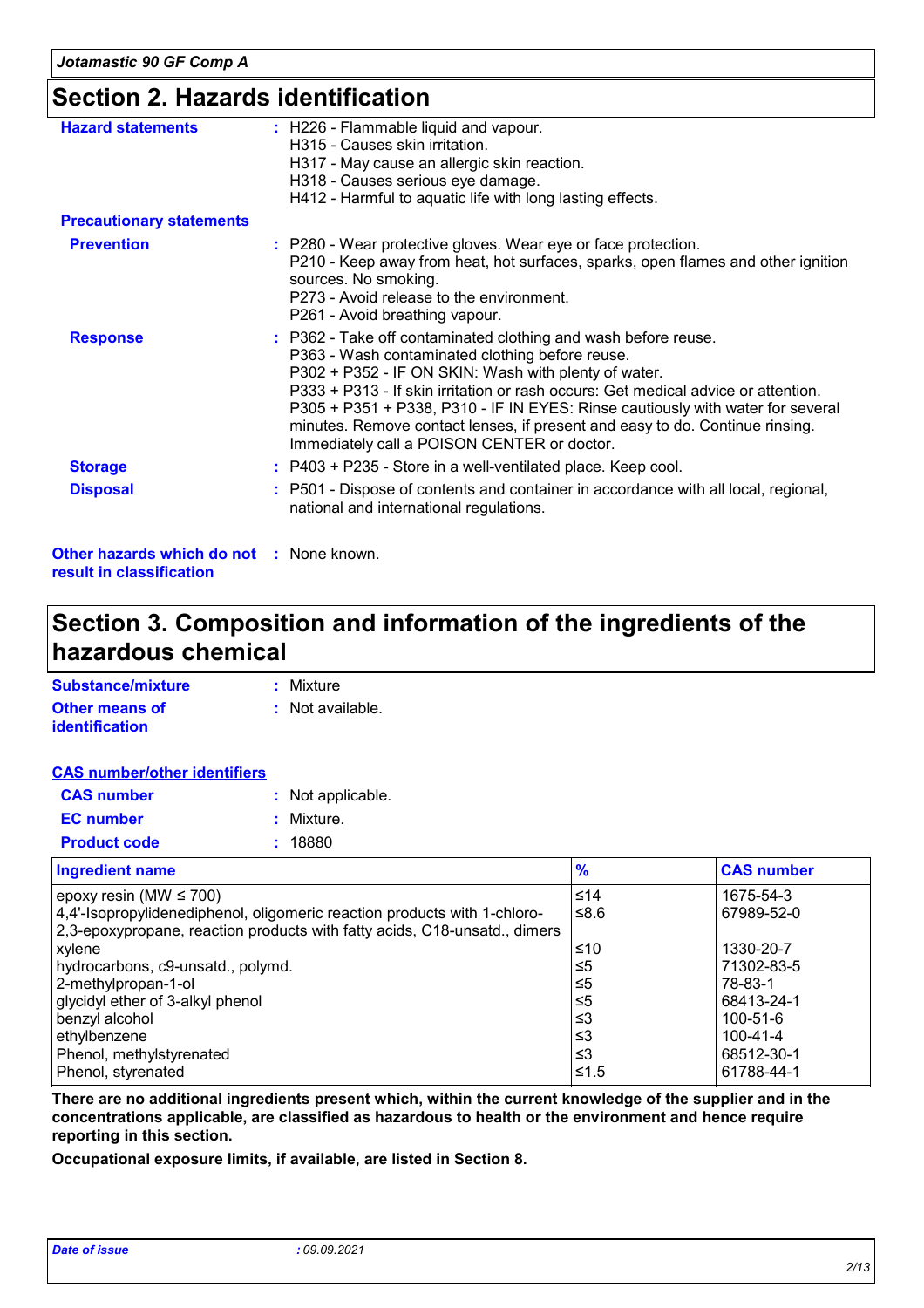# **Section 4. First aid measures**

|                     | <b>Description of necessary first aid measures</b>                                                                                                                                                                                                                                                                                                                                                                                                                                                                                                                                                                                                                                                                                                                                                                                                                                   |
|---------------------|--------------------------------------------------------------------------------------------------------------------------------------------------------------------------------------------------------------------------------------------------------------------------------------------------------------------------------------------------------------------------------------------------------------------------------------------------------------------------------------------------------------------------------------------------------------------------------------------------------------------------------------------------------------------------------------------------------------------------------------------------------------------------------------------------------------------------------------------------------------------------------------|
| <b>Eye contact</b>  | : Get medical attention immediately. Call a poison center or physician. Immediately<br>flush eyes with plenty of water, occasionally lifting the upper and lower eyelids.<br>Check for and remove any contact lenses. Continue to rinse for at least 10 minutes.<br>Chemical burns must be treated promptly by a physician.                                                                                                                                                                                                                                                                                                                                                                                                                                                                                                                                                          |
| <b>Inhalation</b>   | Get medical attention immediately. Call a poison center or physician. Remove<br>victim to fresh air and keep at rest in a position comfortable for breathing. If it is<br>suspected that fumes are still present, the rescuer should wear an appropriate mask<br>or self-contained breathing apparatus. If not breathing, if breathing is irregular or if<br>respiratory arrest occurs, provide artificial respiration or oxygen by trained personnel.<br>It may be dangerous to the person providing aid to give mouth-to-mouth<br>resuscitation. If unconscious, place in recovery position and get medical attention<br>immediately. Maintain an open airway. Loosen tight clothing such as a collar, tie,<br>belt or waistband.                                                                                                                                                  |
| <b>Skin contact</b> | Get medical attention immediately. Call a poison center or physician. Wash with<br>plenty of soap and water. Remove contaminated clothing and shoes. Wash<br>contaminated clothing thoroughly with water before removing it, or wear gloves.<br>Continue to rinse for at least 10 minutes. Chemical burns must be treated promptly<br>by a physician. In the event of any complaints or symptoms, avoid further exposure.<br>Wash clothing before reuse. Clean shoes thoroughly before reuse.                                                                                                                                                                                                                                                                                                                                                                                        |
| <b>Ingestion</b>    | Get medical attention immediately. Call a poison center or physician. Wash out<br>mouth with water. Remove dentures if any. Remove victim to fresh air and keep at<br>rest in a position comfortable for breathing. If material has been swallowed and the<br>exposed person is conscious, give small quantities of water to drink. Stop if the<br>exposed person feels sick as vomiting may be dangerous. Do not induce vomiting<br>unless directed to do so by medical personnel. If vomiting occurs, the head should<br>be kept low so that vomit does not enter the lungs. Chemical burns must be treated<br>promptly by a physician. Never give anything by mouth to an unconscious person.<br>If unconscious, place in recovery position and get medical attention immediately.<br>Maintain an open airway. Loosen tight clothing such as a collar, tie, belt or<br>waistband. |

#### **Most important symptoms/effects, acute and delayed**

| <b>Potential acute health effects</b> |                                                                                                                                |
|---------------------------------------|--------------------------------------------------------------------------------------------------------------------------------|
| <b>Eye contact</b>                    | : Causes serious eye damage.                                                                                                   |
| <b>Inhalation</b>                     | No known significant effects or critical hazards.                                                                              |
| <b>Skin contact</b>                   | : Causes skin irritation. May cause an allergic skin reaction.                                                                 |
| <b>Ingestion</b>                      | : No known significant effects or critical hazards.                                                                            |
| <b>Over-exposure signs/symptoms</b>   |                                                                                                                                |
| <b>Eye contact</b>                    | : Adverse symptoms may include the following:<br>pain<br>watering<br>redness                                                   |
| <b>Inhalation</b>                     | : No specific data.                                                                                                            |
| <b>Skin contact</b>                   | : Adverse symptoms may include the following:<br>pain or irritation<br>redness<br>blistering may occur                         |
| <b>Ingestion</b>                      | Adverse symptoms may include the following:<br>stomach pains                                                                   |
|                                       | <b>Indication of immediate medical attention and special treatment needed, if necessary</b>                                    |
| <b>Notes to physician</b>             | : Treat symptomatically. Contact poison treatment specialist immediately if large<br>quantities have been ingested or inhaled. |
| <b>Specific treatments</b>            | : No specific treatment.                                                                                                       |
| <b>Date of issue</b>                  | :09.09.2021                                                                                                                    |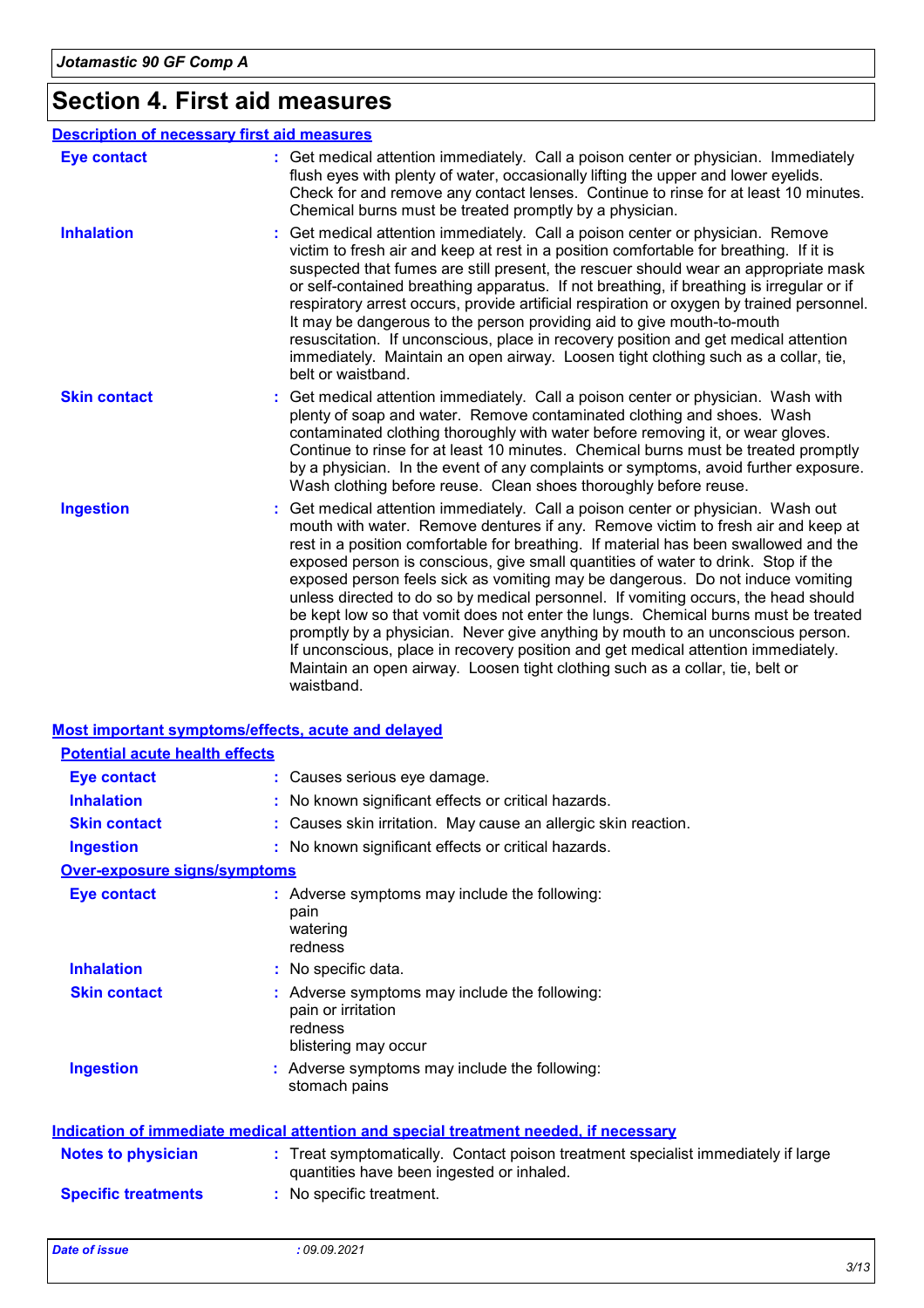## **Section 4. First aid measures**

| <b>Protection of first-aiders</b> | : No action shall be taken involving any personal risk or without suitable training. If it<br>is suspected that fumes are still present, the rescuer should wear an appropriate<br>mask or self-contained breathing apparatus. It may be dangerous to the person<br>providing aid to give mouth-to-mouth resuscitation. Wash contaminated clothing<br>thoroughly with water before removing it, or wear gloves. |
|-----------------------------------|-----------------------------------------------------------------------------------------------------------------------------------------------------------------------------------------------------------------------------------------------------------------------------------------------------------------------------------------------------------------------------------------------------------------|
|-----------------------------------|-----------------------------------------------------------------------------------------------------------------------------------------------------------------------------------------------------------------------------------------------------------------------------------------------------------------------------------------------------------------------------------------------------------------|

**See toxicological information (Section 11)**

### **Section 5. Firefighting measures**

| <b>Extinguishing media</b>                               |                                                                                                                                                                                                                                                                                                                                                                                                                                    |
|----------------------------------------------------------|------------------------------------------------------------------------------------------------------------------------------------------------------------------------------------------------------------------------------------------------------------------------------------------------------------------------------------------------------------------------------------------------------------------------------------|
| <b>Suitable extinguishing</b><br>media                   | : Use dry chemical, $CO2$ , water spray (fog) or foam.                                                                                                                                                                                                                                                                                                                                                                             |
| <b>Unsuitable extinguishing</b><br>media                 | : Do not use water jet.                                                                                                                                                                                                                                                                                                                                                                                                            |
| <b>Specific hazards arising</b><br>from the chemical     | : Flammable liquid and vapour. Runoff to sewer may create fire or explosion hazard.<br>In a fire or if heated, a pressure increase will occur and the container may burst, with<br>the risk of a subsequent explosion. This material is harmful to aquatic life with long<br>lasting effects. Fire water contaminated with this material must be contained and<br>prevented from being discharged to any waterway, sewer or drain. |
| <b>Hazardous thermal</b><br>decomposition products       | : Decomposition products may include the following materials:<br>carbon dioxide<br>carbon monoxide<br>halogenated compounds<br>metal oxide/oxides                                                                                                                                                                                                                                                                                  |
| <b>Special protective actions</b><br>for fire-fighters   | : Promptly isolate the scene by removing all persons from the vicinity of the incident if<br>there is a fire. No action shall be taken involving any personal risk or without<br>suitable training. Move containers from fire area if this can be done without risk.<br>Use water spray to keep fire-exposed containers cool.                                                                                                      |
| <b>Special protective</b><br>equipment for fire-fighters | : Fire-fighters should wear appropriate protective equipment and self-contained<br>breathing apparatus (SCBA) with a full face-piece operated in positive pressure<br>mode.                                                                                                                                                                                                                                                        |

# **Section 6. Accidental release measures**

**Personal precautions, protective equipment and emergency procedures**

| For non-emergency<br>personnel   | : No action shall be taken involving any personal risk or without suitable training.<br>Evacuate surrounding areas. Keep unnecessary and unprotected personnel from<br>entering. Do not touch or walk through spilt material. Shut off all ignition sources.<br>No flares, smoking or flames in hazard area. Do not breathe vapour or mist.<br>Provide adequate ventilation. Wear appropriate respirator when ventilation is<br>inadequate. Put on appropriate personal protective equipment. |
|----------------------------------|-----------------------------------------------------------------------------------------------------------------------------------------------------------------------------------------------------------------------------------------------------------------------------------------------------------------------------------------------------------------------------------------------------------------------------------------------------------------------------------------------|
|                                  | <b>For emergency responders</b> : If specialised clothing is required to deal with the spillage, take note of any<br>information in Section 8 on suitable and unsuitable materials. See also the<br>information in "For non-emergency personnel".                                                                                                                                                                                                                                             |
| <b>Environmental precautions</b> | : Avoid dispersal of spilt material and runoff and contact with soil, waterways, drains<br>and sewers. Inform the relevant authorities if the product has caused environmental<br>pollution (sewers, waterways, soil or air). Water polluting material. May be harmful<br>to the environment if released in large quantities.                                                                                                                                                                 |

**Methods and material for containment and cleaning up**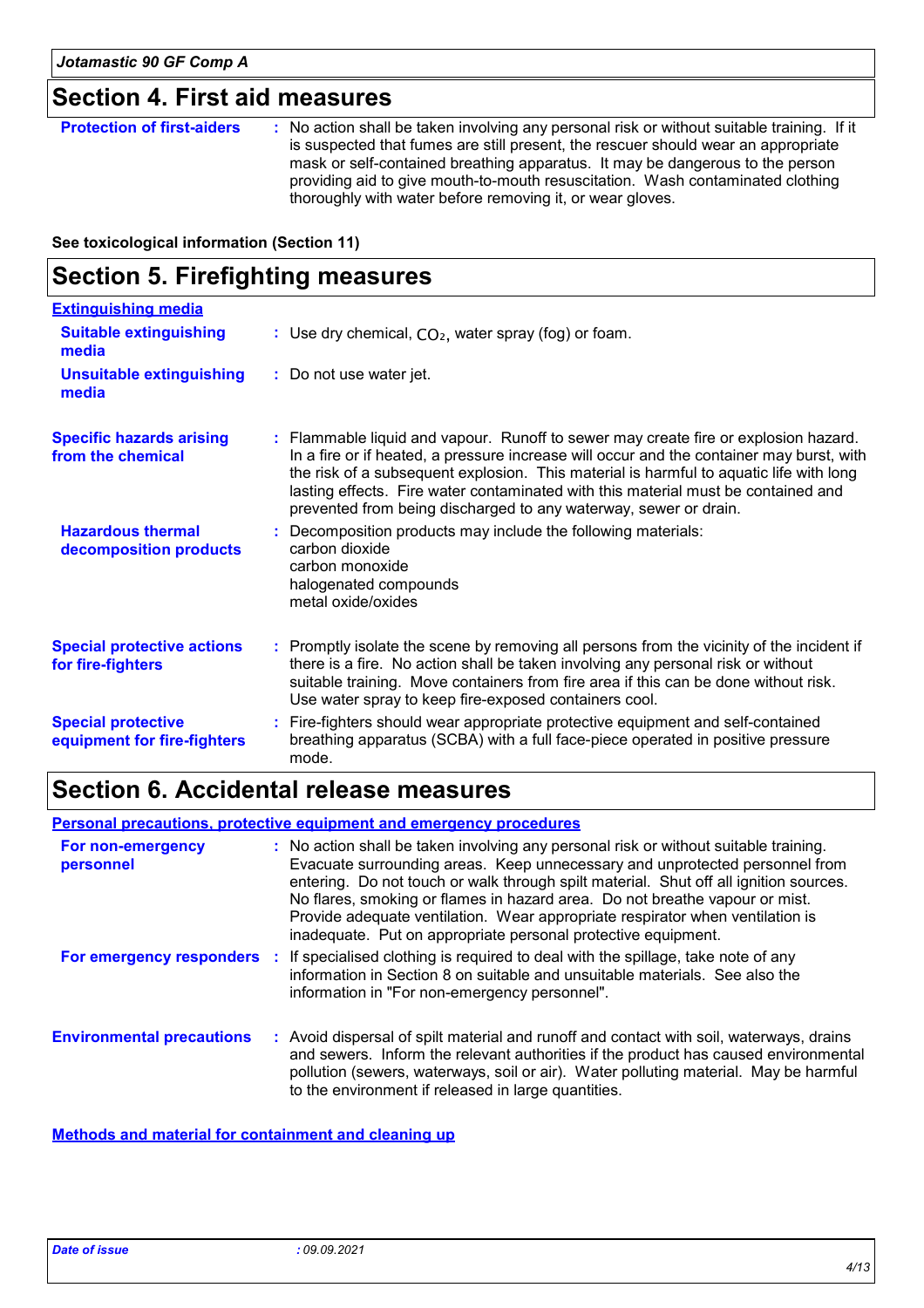## **Section 6. Accidental release measures**

| <b>Small spill</b> | : Stop leak if without risk. Move containers from spill area. Use spark-proof tools and<br>explosion-proof equipment. Dilute with water and mop up if water-soluble.<br>Alternatively, or if water-insoluble, absorb with an inert dry material and place in an<br>appropriate waste disposal container. Dispose of via a licensed waste disposal<br>contractor.                                                                                                                                                                                                                                                                                                                                                                                                        |
|--------------------|-------------------------------------------------------------------------------------------------------------------------------------------------------------------------------------------------------------------------------------------------------------------------------------------------------------------------------------------------------------------------------------------------------------------------------------------------------------------------------------------------------------------------------------------------------------------------------------------------------------------------------------------------------------------------------------------------------------------------------------------------------------------------|
| <b>Large spill</b> | : Stop leak if without risk. Move containers from spill area. Use spark-proof tools and<br>explosion-proof equipment. Approach the release from upwind. Prevent entry into<br>sewers, water courses, basements or confined areas. Wash spillages into an<br>effluent treatment plant or proceed as follows. Contain and collect spillage with non-<br>combustible, absorbent material e.g. sand, earth, vermiculite or diatomaceous earth<br>and place in container for disposal according to local regulations (see Section 13).<br>Dispose of via a licensed waste disposal contractor. Contaminated absorbent<br>material may pose the same hazard as the spilt product. Note: see Section 1 for<br>emergency contact information and Section 13 for waste disposal. |

### **Section 7. Handling and storage**

#### **Precautions for safe handling**

| <b>Protective measures</b>                                                       | : Put on appropriate personal protective equipment (see Section 8). Persons with a<br>history of skin sensitization problems should not be employed in any process in<br>which this product is used. Do not get in eyes or on skin or clothing. Do not breathe<br>vapour or mist. Do not ingest. Avoid release to the environment. Use only with<br>adequate ventilation. Wear appropriate respirator when ventilation is inadequate.<br>Do not enter storage areas and confined spaces unless adequately ventilated. Keep<br>in the original container or an approved alternative made from a compatible material,<br>kept tightly closed when not in use. Store and use away from heat, sparks, open<br>flame or any other ignition source. Use explosion-proof electrical (ventilating,<br>lighting and material handling) equipment. Use only non-sparking tools. Take<br>precautionary measures against electrostatic discharges. Empty containers retain<br>product residue and can be hazardous. Do not reuse container. |
|----------------------------------------------------------------------------------|---------------------------------------------------------------------------------------------------------------------------------------------------------------------------------------------------------------------------------------------------------------------------------------------------------------------------------------------------------------------------------------------------------------------------------------------------------------------------------------------------------------------------------------------------------------------------------------------------------------------------------------------------------------------------------------------------------------------------------------------------------------------------------------------------------------------------------------------------------------------------------------------------------------------------------------------------------------------------------------------------------------------------------|
| <b>Advice on general</b><br>occupational hygiene                                 | : Eating, drinking and smoking should be prohibited in areas where this material is<br>handled, stored and processed. Workers should wash hands and face before<br>eating, drinking and smoking. Remove contaminated clothing and protective<br>equipment before entering eating areas. See also Section 8 for additional<br>information on hygiene measures.                                                                                                                                                                                                                                                                                                                                                                                                                                                                                                                                                                                                                                                                   |
| <b>Conditions for safe storage,</b><br>including any<br><b>incompatibilities</b> | : Store in accordance with local regulations. Store in a segregated and approved<br>area. Store in original container protected from direct sunlight in a dry, cool and well-<br>ventilated area, away from incompatible materials (see Section 10) and food and<br>drink. Store locked up. Eliminate all ignition sources. Separate from oxidising<br>materials. Keep container tightly closed and sealed until ready for use. Containers<br>that have been opened must be carefully resealed and kept upright to prevent<br>leakage. Do not store in unlabelled containers. Use appropriate containment to<br>avoid environmental contamination. See Section 10 for incompatible materials<br>before handling or use.                                                                                                                                                                                                                                                                                                         |

### **Section 8. Exposure controls/personal protection**

#### **Control parameters**

#### **Occupational exposure limits**

| <b>Ingredient name</b>              | <b>Exposure limits</b>                                       |
|-------------------------------------|--------------------------------------------------------------|
| epoxy resin (MW $\leq$ 700)         | DFG MAC-values list (Germany, 8/2020).<br>Skin sensitiser.   |
| xylene                              | DOSH USECHH (Malaysia, 4/2000).                              |
|                                     | TWA: 434 mg/m <sup>3</sup> 8 hours.<br>TWA: 100 bpj 8 hours. |
| Isobutyl alcohol                    | DOSH USECHH (Malaysia, 4/2000).                              |
|                                     | TWA: 152 mg/m <sup>3</sup> 8 hours.<br>TWA: 50 bpj 8 hours.  |
| benzyl alcohol                      | DFG MAC-values list (Germany, 8/2020).                       |
| <b>Date of issue</b><br>:09.09.2021 |                                                              |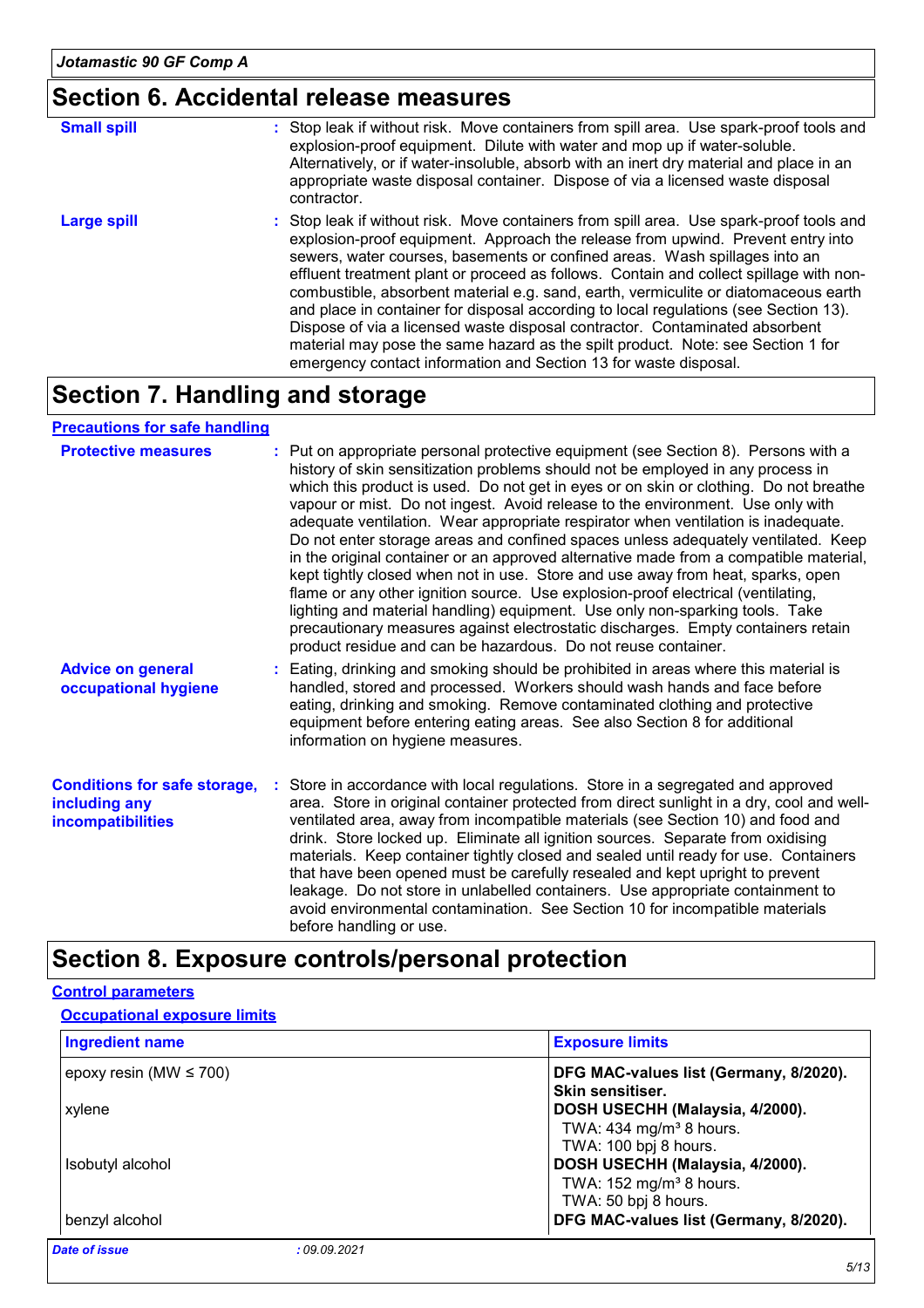*Jotamastic 90 GF Comp A*

# **Section 8. Exposure controls/personal protection**

| Ethyl benzene                                     | Absorbed through skin.<br>PEAK: 44 mg/m <sup>3</sup> , 4 times per shift, 15<br>minutes.<br>PEAK: 10 ppm, 4 times per shift, 15<br>minutes.<br>TWA: 22 mg/m <sup>3</sup> 8 hours.<br>TWA: 5 ppm 8 hours.<br>DOSH USECHH (Malaysia, 4/2000).                                                                                                                                                                                                                                                                                                                                                                             |
|---------------------------------------------------|-------------------------------------------------------------------------------------------------------------------------------------------------------------------------------------------------------------------------------------------------------------------------------------------------------------------------------------------------------------------------------------------------------------------------------------------------------------------------------------------------------------------------------------------------------------------------------------------------------------------------|
|                                                   | TWA: 100 bpj 8 hours.<br>TWA: 434 mg/m <sup>3</sup> 8 hours.                                                                                                                                                                                                                                                                                                                                                                                                                                                                                                                                                            |
| <b>Appropriate engineering</b><br><b>controls</b> | : Use only with adequate ventilation. Use process enclosures, local exhaust<br>ventilation or other engineering controls to keep worker exposure to airborne<br>contaminants below any recommended or statutory limits. The engineering controls<br>also need to keep gas, vapour or dust concentrations below any lower explosive<br>limits. Use explosion-proof ventilation equipment.                                                                                                                                                                                                                                |
| <b>Environmental exposure</b><br>controls         | Emissions from ventilation or work process equipment should be checked to ensure<br>they comply with the requirements of environmental protection legislation. In some<br>cases, fume scrubbers, filters or engineering modifications to the process<br>equipment will be necessary to reduce emissions to acceptable levels.                                                                                                                                                                                                                                                                                           |
| <b>Individual protection measures</b>             |                                                                                                                                                                                                                                                                                                                                                                                                                                                                                                                                                                                                                         |
| <b>Hygiene measures</b>                           | : Wash hands, forearms and face thoroughly after handling chemical products, before<br>eating, smoking and using the lavatory and at the end of the working period.<br>Appropriate techniques should be used to remove potentially contaminated clothing.<br>Contaminated work clothing should not be allowed out of the workplace. Wash<br>contaminated clothing before reusing. Ensure that eyewash stations and safety<br>showers are close to the workstation location.                                                                                                                                             |
| <b>Eye/face protection</b>                        | Safety eyewear complying to EN 166 should be used when a risk assessment<br>indicates this is necessary to avoid exposure to liquid splashes, mists, gases or<br>dusts. If contact is possible, the following protection should be worn, unless the<br>assessment indicates a higher degree of protection: chemical splash goggles and/<br>or face shield. If inhalation hazards exist, a full-face respirator may be required<br>instead.                                                                                                                                                                              |
| <b>Skin protection</b>                            |                                                                                                                                                                                                                                                                                                                                                                                                                                                                                                                                                                                                                         |
| <b>Hand protection</b>                            | Chemical-resistant, impervious gloves complying with an approved standard should<br>be worn at all times when handling chemical products if a risk assessment indicates<br>this is necessary. Considering the parameters specified by the glove manufacturer,<br>check during use that the gloves are still retaining their protective properties. It<br>should be noted that the time to breakthrough for any glove material may be<br>different for different glove manufacturers. In the case of mixtures, consisting of<br>several substances, the protection time of the gloves cannot be accurately<br>estimated. |
|                                                   | There is no one glove material or combination of materials that will give unlimited<br>resistance to any individual or combination of chemicals.<br>The breakthrough time must be greater than the end use time of the product.<br>The instructions and information provided by the glove manufacturer on use,<br>storage, maintenance and replacement must be followed.<br>Gloves should be replaced regularly and if there is any sign of damage to the glove<br>material.                                                                                                                                            |
|                                                   | Always ensure that gloves are free from defects and that they are stored and used<br>correctly.<br>The performance or effectiveness of the glove may be reduced by physical/chemical<br>damage and poor maintenance.                                                                                                                                                                                                                                                                                                                                                                                                    |
|                                                   |                                                                                                                                                                                                                                                                                                                                                                                                                                                                                                                                                                                                                         |
|                                                   | Barrier creams may help to protect the exposed areas of the skin but should not be<br>applied once exposure has occurred.                                                                                                                                                                                                                                                                                                                                                                                                                                                                                               |
|                                                   | Wear suitable gloves tested to EN374.<br>Recommended, gloves(breakthrough time) > 8 hours: Responder, Viton®, 4H,                                                                                                                                                                                                                                                                                                                                                                                                                                                                                                       |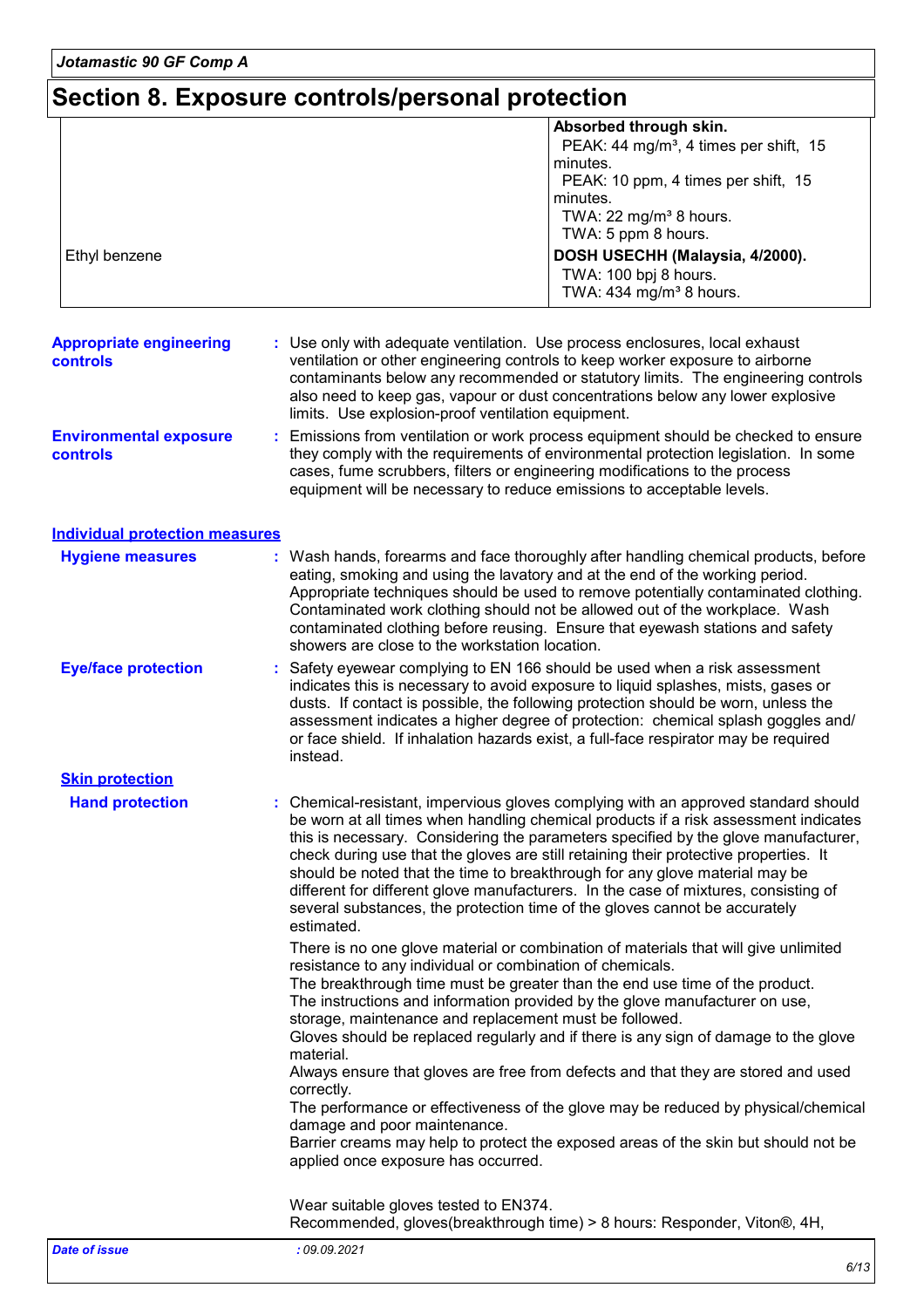# **Section 8. Exposure controls/personal protection**

|                               | Teflon<br>Not recommended, gloves (breakthrough time) < 1 hour: PVC<br>May be used, gloves(breakthrough time) 4 - 8 hours: butyl rubber, nitrile rubber,                                                                                                                                                                                                                                                                      |
|-------------------------------|-------------------------------------------------------------------------------------------------------------------------------------------------------------------------------------------------------------------------------------------------------------------------------------------------------------------------------------------------------------------------------------------------------------------------------|
|                               | neoprene, polyvinyl alcohol (PVA)                                                                                                                                                                                                                                                                                                                                                                                             |
| <b>Body protection</b>        | : Personal protective equipment for the body should be selected based on the task<br>being performed and the risks involved and should be approved by a specialist<br>before handling this product. When there is a risk of ignition from static electricity,<br>wear anti-static protective clothing. For the greatest protection from static<br>discharges, clothing should include anti-static overalls, boots and gloves. |
| <b>Other skin protection</b>  | : Appropriate footwear and any additional skin protection measures should be<br>selected based on the task being performed and the risks involved and should be<br>approved by a specialist before handling this product.                                                                                                                                                                                                     |
| <b>Respiratory protection</b> | : If workers are exposed to concentrations above the exposure limit, they must use a<br>respirator according to EN 140. Use respiratory mask with charcoal and dust filter<br>when spraying this product, according to EN 14387(as filter combination A2-P2). In<br>confined spaces, use compressed-air or fresh-air respiratory equipment. When use<br>of roller or brush, consider use of charcoalfilter.                   |

# **Section 9. Physical and chemical properties**

| <b>Appearance</b>                                 |                                                                                                                                             |
|---------------------------------------------------|---------------------------------------------------------------------------------------------------------------------------------------------|
| <b>Physical state</b>                             | $:$ Liquid.                                                                                                                                 |
| <b>Colour</b>                                     | : Grey, Red                                                                                                                                 |
| <b>Odour</b>                                      | : Characteristic.                                                                                                                           |
| <b>Odour threshold</b>                            | : Not applicable.                                                                                                                           |
| pH                                                | : Not applicable.                                                                                                                           |
| <b>Melting point</b>                              | : Not applicable.                                                                                                                           |
| <b>Boiling point</b>                              | : Lowest known value: $108^{\circ}$ C (226.4 $^{\circ}$ F) (2-methylpropan-1-ol). Weighted average:<br>228.81°C (443.9°F)                   |
| <b>Flash point</b>                                | : Closed cup: $33^{\circ}$ C (91.4 $^{\circ}$ F)                                                                                            |
| <b>Evaporation rate</b>                           | : Highest known value: 0.84 (ethylbenzene) Weighted average: 0.6compared with<br>butyl acetate                                              |
| <b>Flammability (solid, gas)</b>                  | : Not applicable.                                                                                                                           |
| Lower and upper explosive<br>(flammable) limits   | $: 0.8 - 13\%$                                                                                                                              |
| <b>Vapour pressure</b>                            | : Highest known value: <1.6 kPa (<12 mm Hg) (at $20^{\circ}$ C) (2-methylpropan-1-ol).<br>Weighted average: 0.37 kPa (2.78 mm Hg) (at 20°C) |
| <b>Vapour density</b>                             | : Highest known value: 11.7 (Air = 1) (epoxy resin (MW $\leq$ 700)). Weighted average:<br>7.74 $(Air = 1)$                                  |
| <b>Relative density</b>                           | $: 1.50588$ to 1.589<br>q/cm <sup>3</sup>                                                                                                   |
| <b>Solubility</b>                                 | : Insoluble in the following materials: cold water and hot water.                                                                           |
| <b>Partition coefficient: n-</b><br>octanol/water | : Not available.                                                                                                                            |
| <b>Auto-ignition temperature</b>                  | : Lowest known value: >375°C (>707°F) (hydrocarbons, c9-unsatd., polymd.).                                                                  |
| <b>Decomposition temperature</b>                  | : Not available.                                                                                                                            |
| <b>Viscosity</b>                                  | : Kinematic (40°C): >0.205 cm <sup>2</sup> /s (>20.5 mm <sup>2</sup> /s)                                                                    |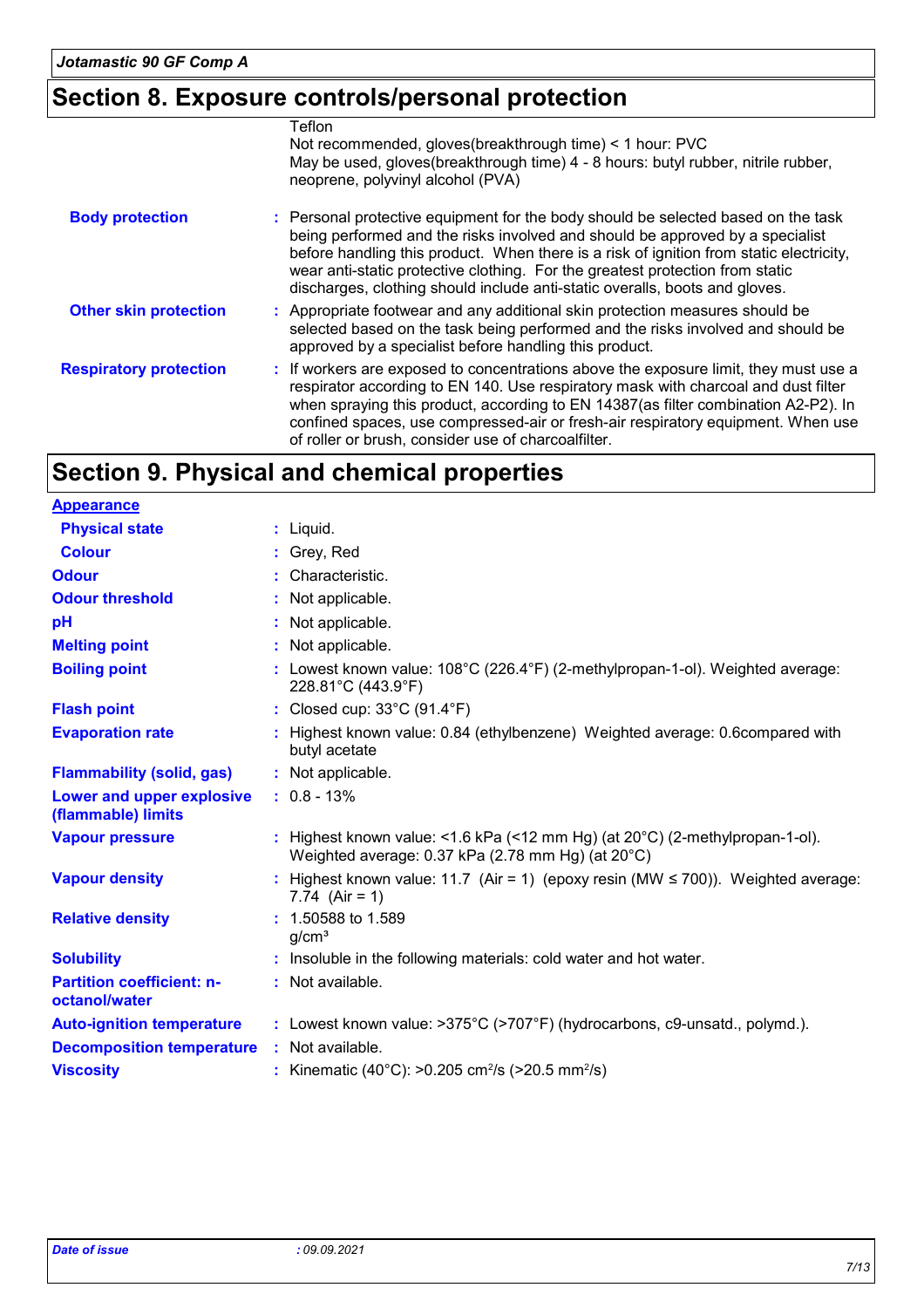# **Section 10. Stability and reactivity**

| <b>Reactivity</b>                            | : No specific test data related to reactivity available for this product or its ingredients.                                                                                 |
|----------------------------------------------|------------------------------------------------------------------------------------------------------------------------------------------------------------------------------|
| <b>Chemical stability</b>                    | : The product is stable.                                                                                                                                                     |
| <b>Possibility of hazardous</b><br>reactions | : Under normal conditions of storage and use, hazardous reactions will not occur.                                                                                            |
| <b>Conditions to avoid</b>                   | : Avoid all possible sources of ignition (spark or flame). Do not pressurise, cut, weld,<br>braze, solder, drill, grind or expose containers to heat or sources of ignition. |
| <b>Incompatible materials</b>                | : Reactive or incompatible with the following materials:<br>oxidising materials                                                                                              |
| <b>Hazardous decomposition</b><br>products   | : Under normal conditions of storage and use, hazardous decomposition products<br>should not be produced.                                                                    |

## **Section 11. Toxicological information**

#### **Information on toxicological effects**

#### **Acute toxicity**

| <b>Product/ingredient name</b> | <b>Result</b>                 | <b>Species</b> | <b>Dose</b>             | <b>Exposure</b> |
|--------------------------------|-------------------------------|----------------|-------------------------|-----------------|
| epoxy resin (MW $\leq$ 700)    | LD50 Dermal                   | Rabbit         | $20$ g/kg               |                 |
|                                | LD50 Oral                     | Mouse          | 15600 mg/kg             |                 |
| xylene                         | <b>LC50 Inhalation Vapour</b> | Rat            | $20$ mg/l               | 4 hours         |
|                                | LD50 Oral                     | Rat            | 4300 mg/kg              |                 |
|                                | <b>TDLo Dermal</b>            | Rabbit         | 4300 mg/kg              |                 |
| Isobutyl alcohol               | <b>LC50 Inhalation Vapour</b> | Rat            | 19200 mg/m <sup>3</sup> | 4 hours         |
|                                | LD50 Dermal                   | Rabbit         | 3400 mg/kg              |                 |
|                                | LD50 Oral                     | Rat            | 2460 mg/kg              |                 |
| benzyl alcohol                 | LD50 Oral                     | Rat            | 1230 mg/kg              |                 |
| Ethyl benzene                  | <b>LC50 Inhalation Vapour</b> | Rat - Male     | 17.8 mg/l               | 4 hours         |
|                                | LD50 Dermal                   | Rabbit         | >5000 mg/kg             |                 |
|                                | LD50 Oral                     | Rat            | 3500 mg/kg              |                 |
| Phenol, styrenated             | LD50 Dermal                   | Rabbit         | >5010 mg/kg             |                 |
|                                | LD50 Oral                     | Rat            | 2500 mg/kg              |                 |

#### **Irritation/Corrosion**

| <b>Product/ingredient name</b> | <b>Result</b>          | <b>Species</b> | <b>Score</b> | <b>Exposure</b> | <b>Observation</b> |
|--------------------------------|------------------------|----------------|--------------|-----------------|--------------------|
| epoxy resin (MW $\leq$ 700)    | Eyes - Severe irritant | Rabbit         |              | 24 hours 2      |                    |
|                                |                        |                |              | milligrams      |                    |
|                                | Skin - Mild irritant   | Rabbit         |              | 500             |                    |
|                                |                        |                |              | milligrams      |                    |
| xylene                         | Eyes - Mild irritant   | Rabbit         |              | 87 milligrams   |                    |
|                                | Skin - Mild irritant   | Rat            |              | 8 hours 60      |                    |
|                                |                        |                |              | microliters     |                    |
| Isobutyl alcohol               | Eyes - Irritant        | Mammal -       |              |                 |                    |
|                                |                        | species        |              |                 |                    |
|                                |                        | unspecified    |              |                 |                    |
|                                | Skin - Mild irritant   | Mammal -       |              |                 |                    |
|                                |                        | species        |              |                 |                    |
|                                |                        | unspecified    |              |                 |                    |
| benzyl alcohol                 | Eyes - Mild irritant   | Mammal -       |              |                 |                    |
|                                |                        | species        |              |                 |                    |
|                                |                        | unspecified    |              |                 |                    |
| Phenol, methylstyrenated       | Skin - Mild irritant   | Mammal -       |              |                 |                    |
|                                |                        | species        |              |                 |                    |
|                                |                        | unspecified    |              |                 |                    |
| Phenol, styrenated             | Eyes - Mild irritant   | Rabbit         |              | 0.1 Mililiters  | $\blacksquare$     |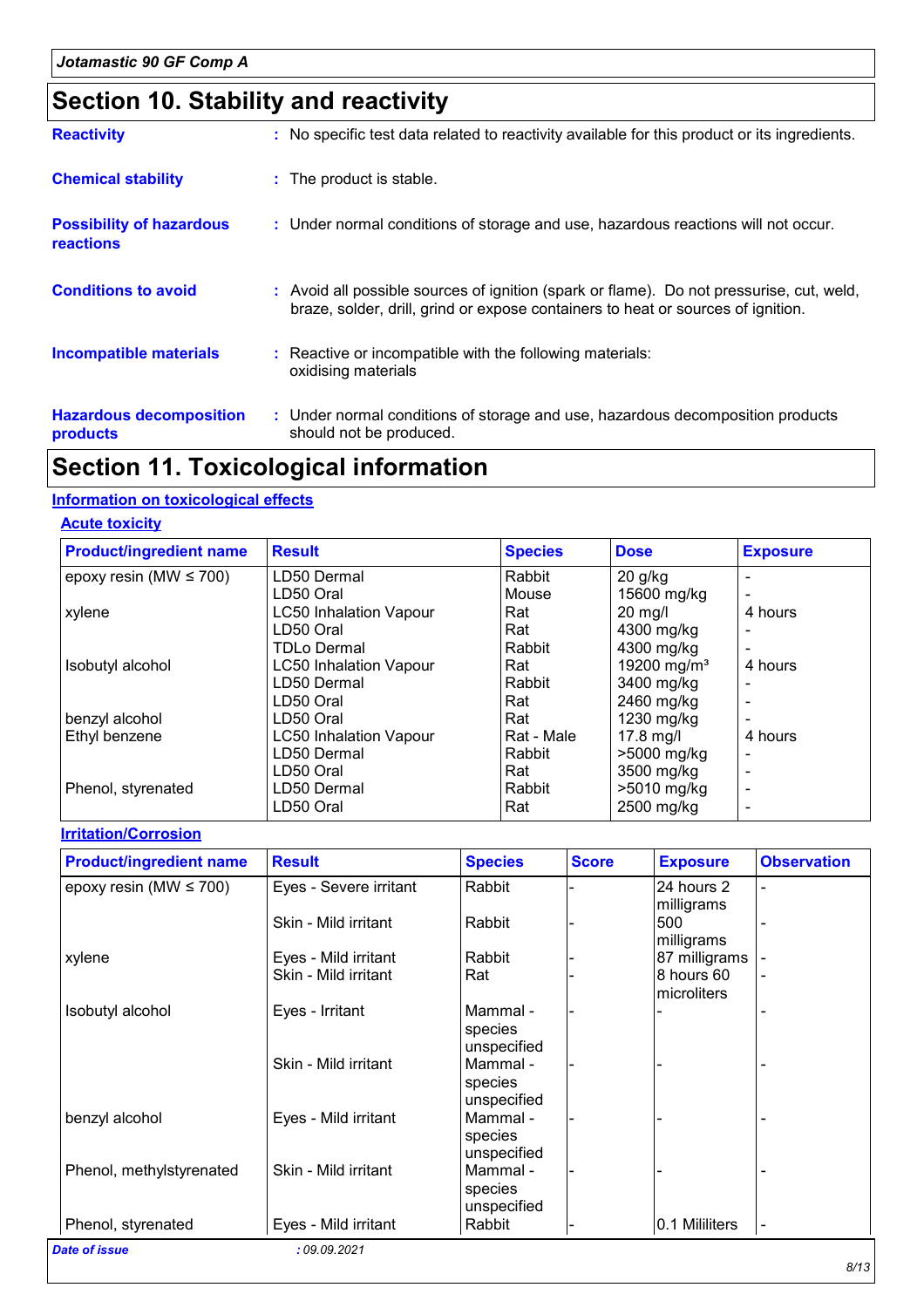# **Section 11. Toxicological information**

|  | Skin - Mild irritant | Rabbit      | 0.5 Mililiters |  |
|--|----------------------|-------------|----------------|--|
|  | Skin - Mild irritant | Mammal -    |                |  |
|  |                      | species     |                |  |
|  |                      | unspecified |                |  |
|  |                      |             |                |  |

#### **Sensitisation**

| <b>Product/ingredient name</b>               | <b>Route of</b><br>exposure | <b>Species</b>                  | <b>Result</b> |
|----------------------------------------------|-----------------------------|---------------------------------|---------------|
| epoxy resin (MW $\leq$ 700)                  | skin                        | Mammal - species<br>unspecified | Sensitising   |
| hydrocarbons,<br>C9-unsaturated, polymerized | skin                        | Mammal - species<br>unspecified | Sensitising   |
| glycidyl ether of 3-alkyl<br>phenol          | skin                        | Mammal - species<br>unspecified | Sensitising   |
| Phenol, methylstyrenated                     | skin                        | Mammal - species<br>unspecified | Sensitising   |
| Phenol, styrenated                           | skin                        | Mammal - species<br>unspecified | Sensitising   |

#### **Mutagenicity**

Not available.

#### **Carcinogenicity**

Not available.

#### **Reproductive toxicity**

Not available.

#### **Teratogenicity**

Not available.

#### **Specific target organ toxicity (single exposure)**

| <b>Name</b>      | <b>Category</b> | <b>Route of</b><br>exposure | <b>Target organs</b>            |
|------------------|-----------------|-----------------------------|---------------------------------|
| xylene           | Category 3      |                             | Respiratory tract<br>irritation |
| Isobutyl alcohol | Category 3      |                             | Respiratory tract<br>Irritation |
|                  | Category 3      |                             | Narcotic effects                |

#### **Specific target organ toxicity (repeated exposure)**

| <b>Name</b>          | <b>Category</b> | <b>Route of</b><br><b>exposure</b> | <b>Target organs</b> |
|----------------------|-----------------|------------------------------------|----------------------|
| <b>Ethyl benzene</b> | Category 2      | . .                                | ∣ hearing organs     |

#### **Aspiration hazard**

| <b>Name</b>          | <b>Besult</b>                         |
|----------------------|---------------------------------------|
| ∣xylene              | <b>ASPIRATION HAZARD - Category 1</b> |
| <b>Ethyl benzene</b> | <b>ASPIRATION HAZARD - Category 1</b> |

| <b>Information on likely routes : Not available.</b><br>of exposure |                                                                |
|---------------------------------------------------------------------|----------------------------------------------------------------|
| <b>Potential acute health effects</b>                               |                                                                |
| <b>Eye contact</b>                                                  | : Causes serious eye damage.                                   |
| <b>Inhalation</b>                                                   | : No known significant effects or critical hazards.            |
| <b>Skin contact</b>                                                 | : Causes skin irritation. May cause an allergic skin reaction. |
| <b>Ingestion</b>                                                    | : No known significant effects or critical hazards.            |
|                                                                     |                                                                |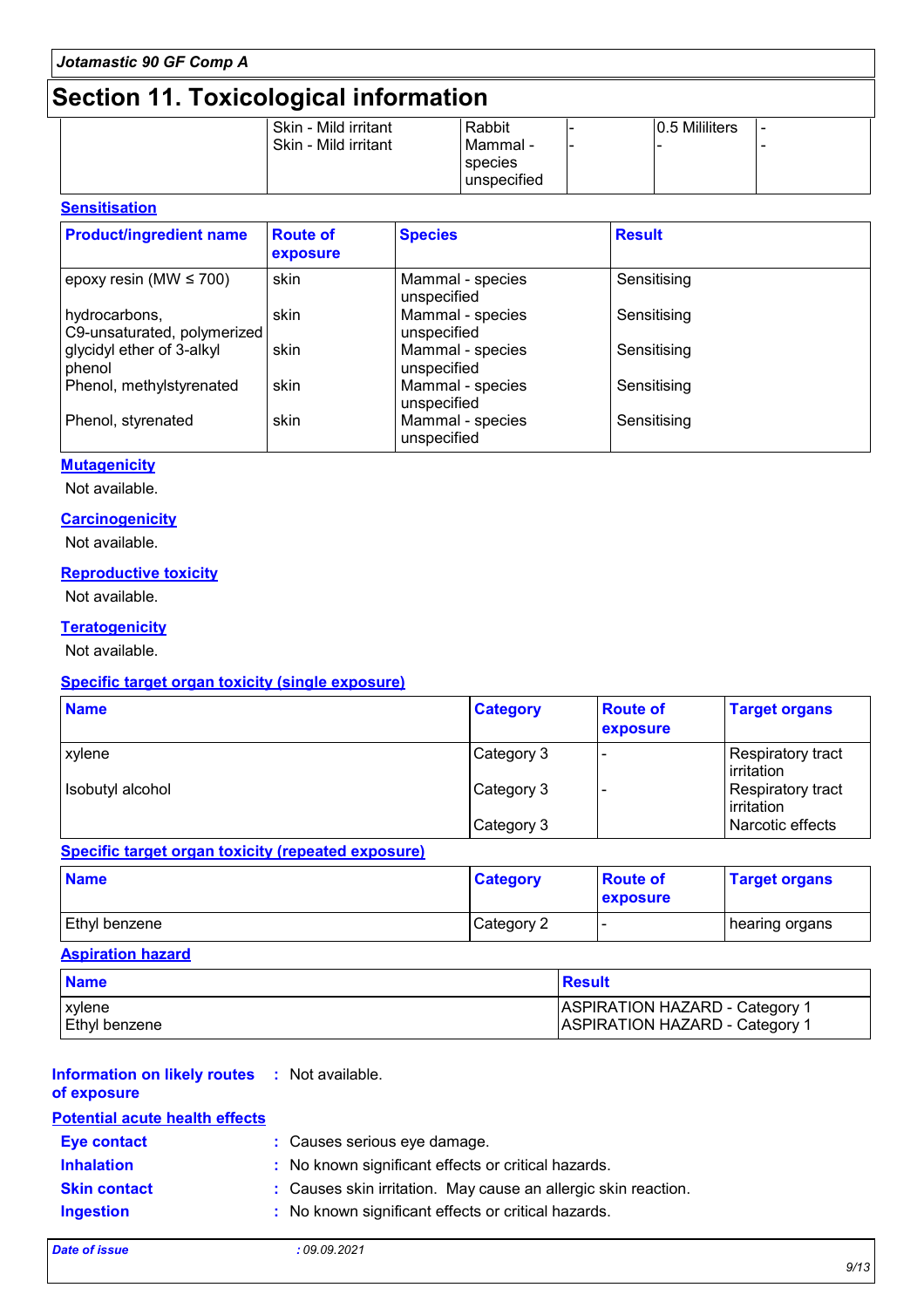# **Section 11. Toxicological information**

|                                         | <b>Symptoms related to the physical, chemical and toxicological characteristics</b>                      |
|-----------------------------------------|----------------------------------------------------------------------------------------------------------|
| <b>Eye contact</b>                      | : Adverse symptoms may include the following:<br>pain<br>watering<br>redness                             |
| <b>Inhalation</b>                       | : No specific data.                                                                                      |
| <b>Skin contact</b>                     | : Adverse symptoms may include the following:<br>pain or irritation<br>redness<br>blistering may occur   |
| <b>Ingestion</b>                        | : Adverse symptoms may include the following:<br>stomach pains                                           |
|                                         | Delayed and immediate effects as well as chronic effects from short and long-term exposure               |
| <b>Short term exposure</b>              |                                                                                                          |
| <b>Potential immediate</b><br>effects   | : Not available.                                                                                         |
| <b>Potential delayed effects</b>        | : Not available.                                                                                         |
| Long term exposure                      |                                                                                                          |
| <b>Potential immediate</b><br>effects   | : Not available.                                                                                         |
| <b>Potential delayed effects</b>        | : Not available.                                                                                         |
| <b>Potential chronic health effects</b> |                                                                                                          |
| Not available.                          |                                                                                                          |
| <b>General</b>                          | : Once sensitized, a severe allergic reaction may occur when subsequently exposed<br>to very low levels. |
| <b>Carcinogenicity</b>                  | : No known significant effects or critical hazards.                                                      |
| <b>Mutagenicity</b>                     | : No known significant effects or critical hazards.                                                      |
| <b>Teratogenicity</b>                   | : No known significant effects or critical hazards.                                                      |
| <b>Developmental effects</b>            | : No known significant effects or critical hazards.                                                      |
| <b>Fertility effects</b>                | : No known significant effects or critical hazards.                                                      |

#### **Numerical measures of toxicity**

#### **Acute toxicity estimates**

| Route                | <b>ATE value</b> |
|----------------------|------------------|
| Oral                 | 49200 mg/kg      |
| Dermal               | 19349.16 mg/kg   |
| Inhalation (vapours) | 164.51 mg/l      |

# **Section 12. Ecological information**

**Toxicity**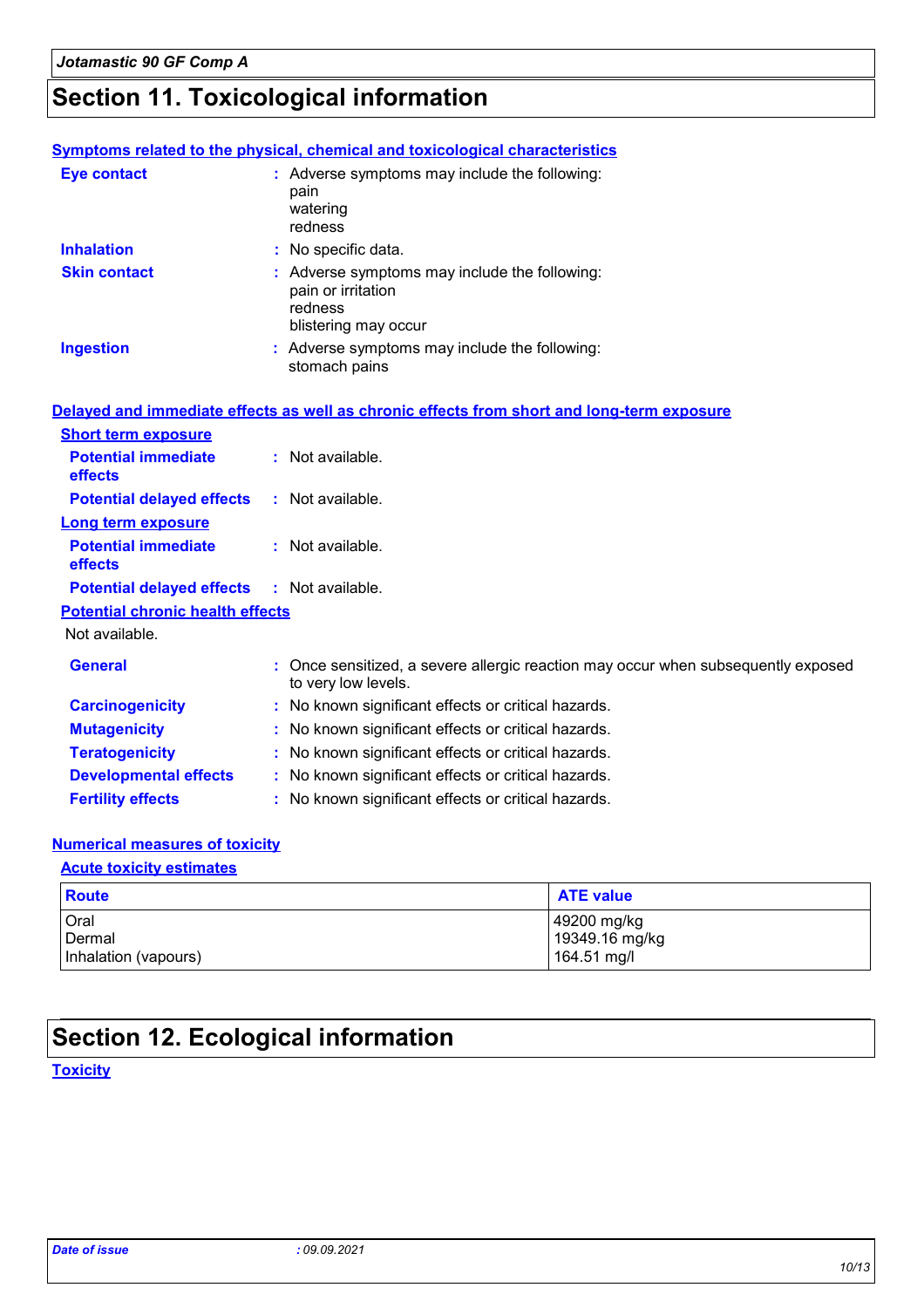### **Section 12. Ecological information**

| <b>Product/ingredient name</b> | <b>Result</b>                      | <b>Species</b>                      | <b>Exposure</b> |
|--------------------------------|------------------------------------|-------------------------------------|-----------------|
| epoxy resin (MW $\leq$ 700)    | Acute EC50 1.4 mg/l                | Daphnia                             | 48 hours        |
|                                | Acute LC50 3.1 mg/l                | Fish - pimephales promelas          | 96 hours        |
|                                | Chronic NOEC 0.3 mg/l              | Fish                                | 21 days         |
| xylene                         | Acute LC50 8500 µg/l Marine water  | Crustaceans - Palaemonetes<br>pugio | 48 hours        |
|                                | Acute LC50 13400 µg/l Fresh water  | Fish - Pimephales promelas          | 96 hours        |
| Isobutyl alcohol               | Chronic NOEC 4000 µg/l Fresh water | Daphnia - Daphnia magna             | 21 days         |
| Ethyl benzene                  | Acute EC50 7700 µg/l Marine water  | Algae - Skeletonema costatum        | 96 hours        |
|                                | Acute EC50 2.93 mg/l               | Daphnia                             | 48 hours        |
|                                | Acute LC50 4.2 mg/l                | Fish                                | 96 hours        |
| Phenol, styrenated             | Acute EC50 100 mg/l                | Algae                               | 72 hours        |
|                                | Acute EC50 54 mg/l                 | Daphnia                             | 48 hours        |
|                                | Acute LC50 25.8 mg/l               | Fish                                | 96 hours        |

#### **Persistence and degradability**

| <b>Product/ingredient name</b> | <b>Aquatic half-life</b> | <b>Photolysis</b> | <b>Biodegradability</b> |
|--------------------------------|--------------------------|-------------------|-------------------------|
| epoxy resin (MW $\leq$ 700)    |                          |                   | Not readily             |
| xylene                         |                          |                   | <b>IReadily</b>         |
| benzyl alcohol                 |                          |                   | <b>Readily</b>          |
| Ethyl benzene                  |                          |                   | <b>Readily</b>          |

#### **Bioaccumulative potential**

| <b>Product/ingredient name</b> | $LogP_{ow}$  | <b>BCF</b>  | <b>Potential</b> |
|--------------------------------|--------------|-------------|------------------|
| epoxy resin (MW $\leq$ 700)    | 2.64 to 3.78 |             | low              |
| <b>xylene</b>                  | 3.12         | 8.1 to 25.9 | low              |
| hydrocarbons,                  | 3.627        |             | low              |
| C9-unsaturated, polymerized    |              |             |                  |
| Isobutyl alcohol               |              |             | low              |
| benzyl alcohol                 | 0.87         | < 100       | low              |
| Ethyl benzene                  | 3.6          |             | low              |
| Phenol, methylstyrenated       | 3.627        |             | low              |

#### **Mobility in soil**

**Soil/water partition coefficient (Koc) :** Not available.

**Other adverse effects** : No known significant effects or critical hazards.

### **Section 13. Disposal information**

| <b>Disposal methods</b> | : The generation of waste should be avoided or minimised wherever possible.<br>Disposal of this product, solutions and any by-products should at all times comply<br>with the requirements of environmental protection and waste disposal legislation<br>and any regional local authority requirements. Dispose of surplus and non-<br>recyclable products via a licensed waste disposal contractor. Waste should not be<br>disposed of untreated to the sewer unless fully compliant with the requirements of<br>all authorities with jurisdiction. Waste packaging should be recycled. Incineration or<br>landfill should only be considered when recycling is not feasible. This material and<br>its container must be disposed of in a safe way. Care should be taken when<br>handling emptied containers that have not been cleaned or rinsed out. Empty<br>containers or liners may retain some product residues. Vapour from product<br>residues may create a highly flammable or explosive atmosphere inside the<br>container. Do not cut, weld or grind used containers unless they have been cleaned<br>thoroughly internally. Avoid dispersal of spilt material and runoff and contact with<br>soil, waterways, drains and sewers. |
|-------------------------|-----------------------------------------------------------------------------------------------------------------------------------------------------------------------------------------------------------------------------------------------------------------------------------------------------------------------------------------------------------------------------------------------------------------------------------------------------------------------------------------------------------------------------------------------------------------------------------------------------------------------------------------------------------------------------------------------------------------------------------------------------------------------------------------------------------------------------------------------------------------------------------------------------------------------------------------------------------------------------------------------------------------------------------------------------------------------------------------------------------------------------------------------------------------------------------------------------------------------------------------------|
|-------------------------|-----------------------------------------------------------------------------------------------------------------------------------------------------------------------------------------------------------------------------------------------------------------------------------------------------------------------------------------------------------------------------------------------------------------------------------------------------------------------------------------------------------------------------------------------------------------------------------------------------------------------------------------------------------------------------------------------------------------------------------------------------------------------------------------------------------------------------------------------------------------------------------------------------------------------------------------------------------------------------------------------------------------------------------------------------------------------------------------------------------------------------------------------------------------------------------------------------------------------------------------------|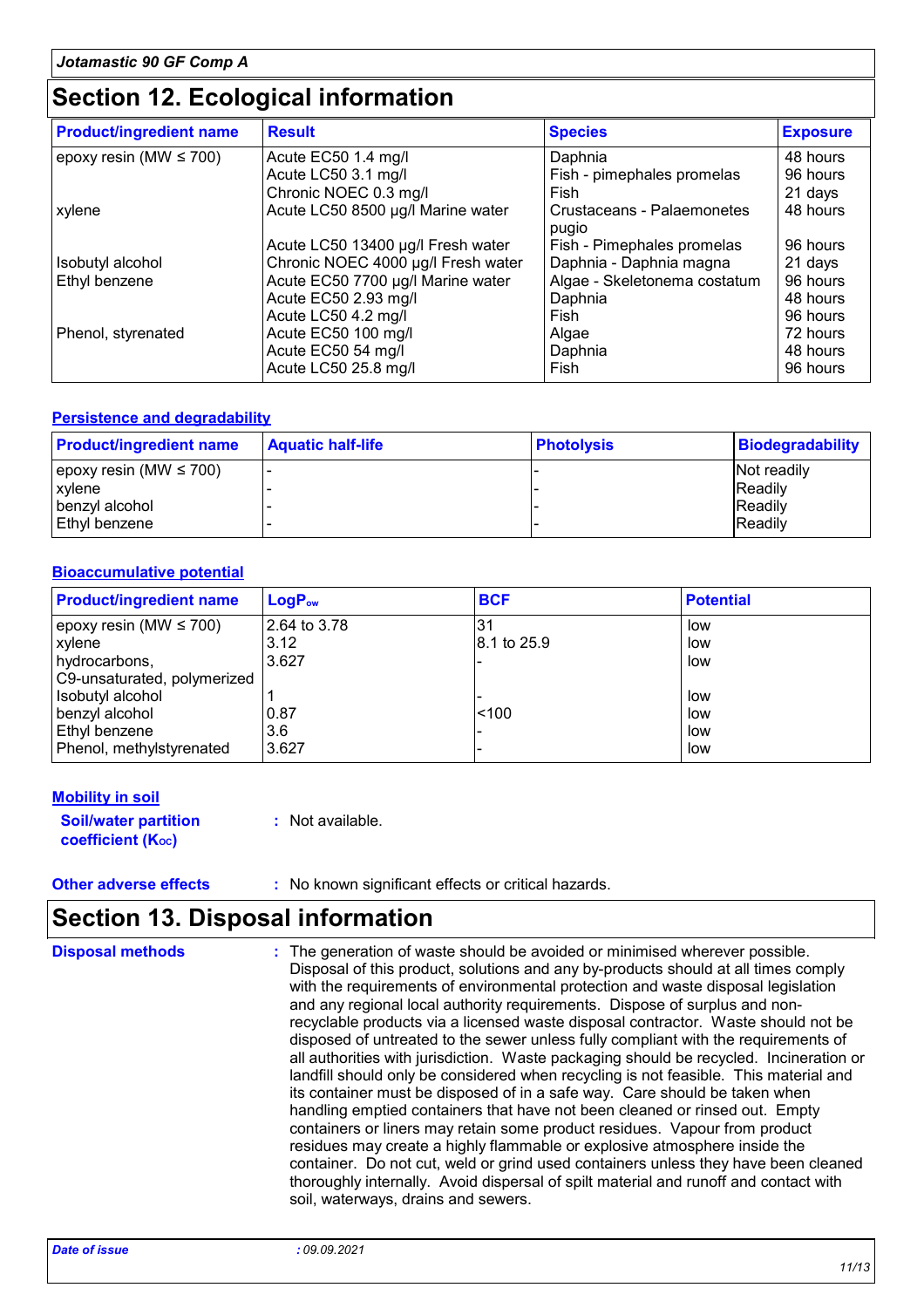### **Section 14. Transport information**

|                                        | <b>UN</b>     | <b>ADR/RID</b>                                                 | <b>IMDG</b>                            | <b>IATA</b>    |
|----------------------------------------|---------------|----------------------------------------------------------------|----------------------------------------|----------------|
| <b>UN number</b>                       | <b>UN1263</b> | <b>UN1263</b>                                                  | <b>UN1263</b>                          | <b>UN1263</b>  |
| <b>UN proper</b><br>shipping name      | Paint         | Paint                                                          | Paint                                  | Paint          |
| <b>Transport hazard</b><br>class(es)   | 3             | 3                                                              | 3                                      | 3              |
| <b>Packing group</b>                   | III           | III                                                            | $\mathbf{III}$                         | $\mathbf{III}$ |
| <b>Environmental</b><br><b>hazards</b> | No.           | No.                                                            | No.                                    | No.            |
| <b>Additional</b><br>information       |               | <b>Hazard identification</b><br>number 30<br>Tunnel code (D/E) | <b>Emergency</b><br>schedules F-E, S-E |                |

**Transport in bulk according :** Not available. **to IMO instruments** upright and secure. Ensure that persons transporting the product know what to do in the event of an accident or spillage. IMDG: Viscous substance. Transport in accordance with paragraph 2.3.2.5 **IMDG :** (applicable to receptacles < 450 litre capacity). **ADR / RID :** ADR/RID: Viscous substance. Not restricted, ref. chapter 2.2.3.1.5 (applicable to receptacles < 450 litre capacity).

### **Section 15. Regulatory information**

**Malaysia Inventory (EHS Register) :** Not determined

#### **International regulations**

**Chemical Weapon Convention List Schedules I, II & III Chemicals** Not listed.

#### **Montreal Protocol**

Not listed.

**Stockholm Convention on Persistent Organic Pollutants**

Not listed.

#### **UNECE Aarhus Protocol on POPs and Heavy Metals**

Not listed.

### **Section 16. Other information**

#### **History**

| Date of printing                  | : 09.09.2021 |
|-----------------------------------|--------------|
| Date of issue/Date of<br>revision | : 09.09.2021 |
| Date of previous issue            | : 20.05.2019 |
| <b>Version</b>                    | : 2.05       |